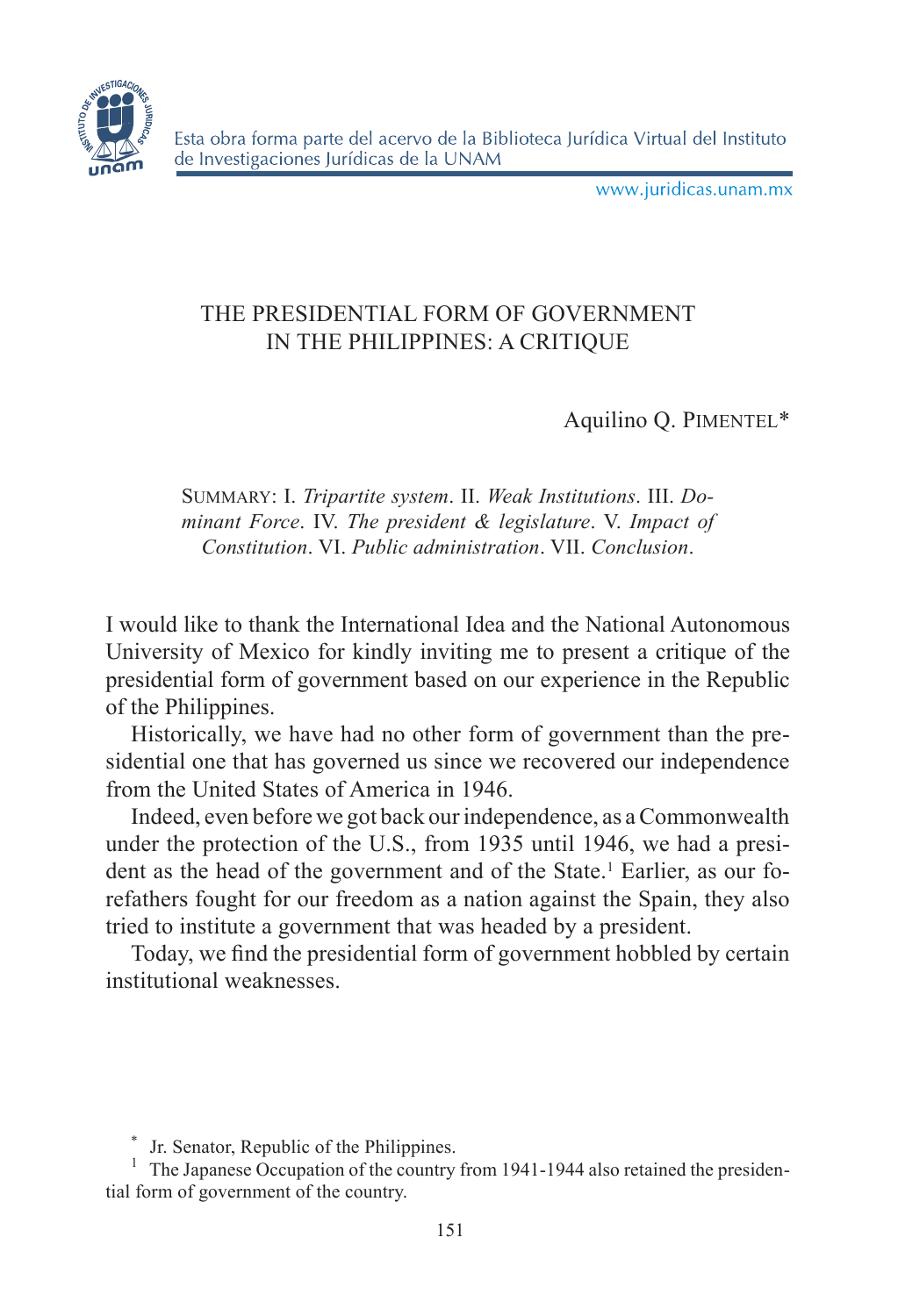#### 152 AQUILINO Q. PIMENTEL

#### I. Tripartite system

Our Constitution mandates that we follow a tripartite system of governance where the powers of government are distributed among three major branches, namely, the Executive Department headed by the President; the Legislative Department which has two houses, the House of Representatives and the Senate, and the Judiciary on top of which is the Supreme Court.

The three branches are supposed to be co-equal. And they are supposed to check one another so that official abuses are curbed and the rights and liberties of the people are protected.

### II. Weak Institutions

In our experience, however, weak political parties, weak judicial structures and weak legislatures have all contributed to the emerging phenomenon of an imperial presidency. This characterization of the presidency as an imperial one simply means that in the context of the political structure now obtaining in our country, the president tends to overwhelm the other two co-equal branches, the legislature and the judiciary.

The weak political parties fail to act as a sieve against the surfacing of mediocre personalities contending for the presidency. Instead of insuring that only the best and the brightest should have the opportunity to serve as the president of the nation, they cater to the passions of the day and abet the election of the person who can best deliver patronage benefits to them.

The weak parties also produce weak members of the legislature who tend to gratify the base wishes of their constituents rather than work for the good of the nation.

#### III. Dominant Force

Negatively, the cumulative effect of the weaknesses adverted to makes the president not only primus inter pares among the supposedly co-equal branches of government but the dominant force in the entire political spectrum of the country.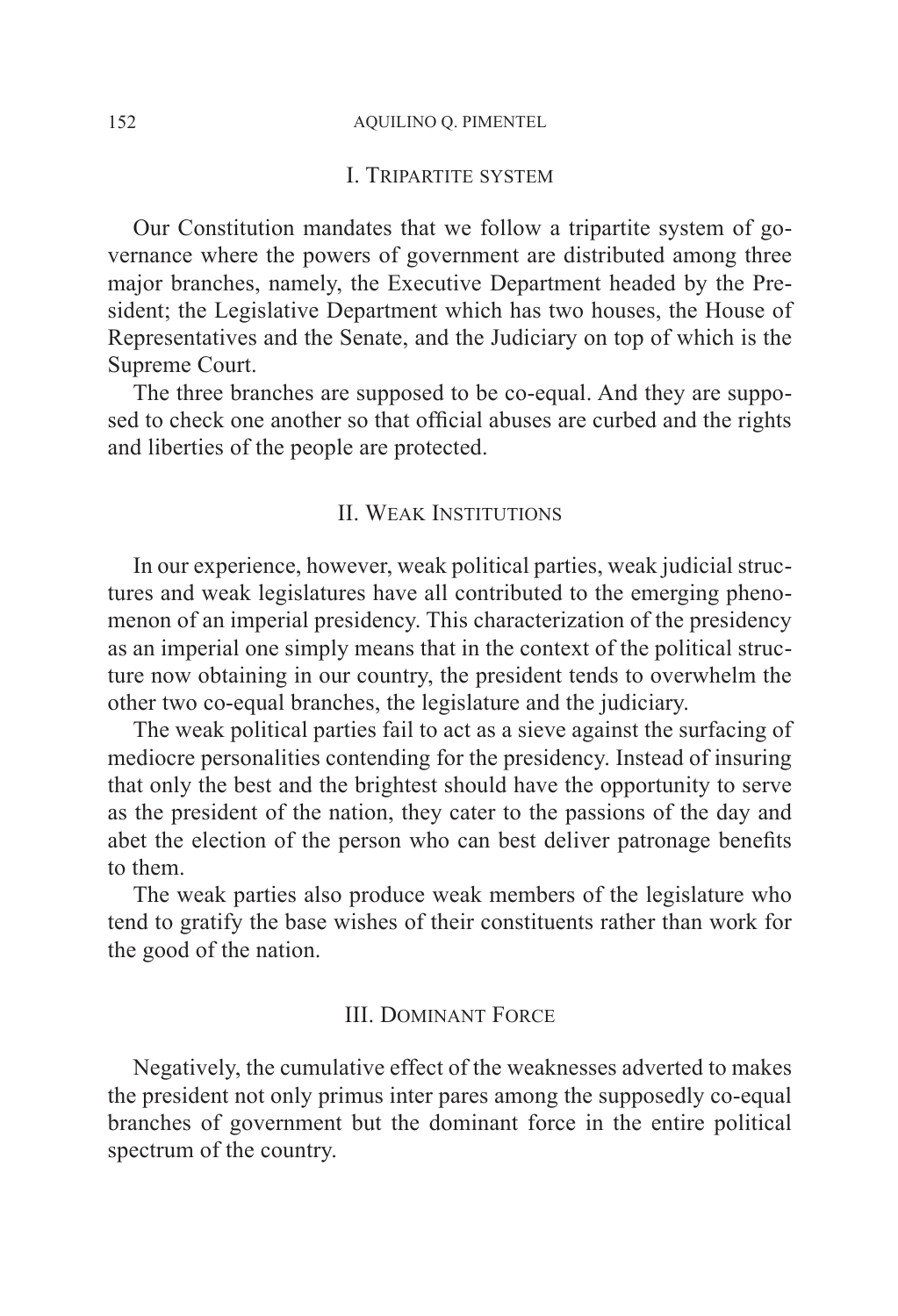And positively, the constitutional power of appointment the president has over the major functionaries of government from the cabinet ministers or secretaries as we call them back home to the ambassadors, to the officials of constitutional bodies like the Ombudsman and the Commission on Human Rights, to military officers from the rank of colonel to the top police officers to the regional directors running government offices and to the directors of government-owned corporations makes him or her a superpower in the political firmament of the nation. In a word, the president has lots of favors to hand out to whoever is willing to bow down to his or her wishes. Under present circumstances, and in a developing country like ours, sad to say, wheeling and dealing for personal advantage tend to become the norm to land a government position rather than the exception.

Since it is the president, for example, who appoints all members of the Judiciary from the lowest trial court to the Supreme Court, it is not surprising that sometimes the exercise of judicial power gets tainted by political pressure.

On paper, the legislature is vested with the power to check presidential appointments but because of the weaknesses earlier adverted to by and large the president gets to appoint his or her personal supporters to choice positions in the political arm of the government or even to judicial seats.

## IV. The president  $\&$  legislature

In trying to explain the dynamics of the push and pull of power between the president and the legislature, we have to clarify that the Republic of the Philippines is a multiparty democracy under a presidential form of government.

Because the president is the dominant force in the nation's political spectrum, he or she determines which bloc or coalition of blocs becomes the majority party in the legislature. Whoever is president, in fact, becomes a magnet that draws lawmakers from whatever party to his or her political party or coalition which thus becomes the majority or the ruling party.

The fact that the president has the power to create the majority in the legislature is bolstered mainly by his or her power over the purse. This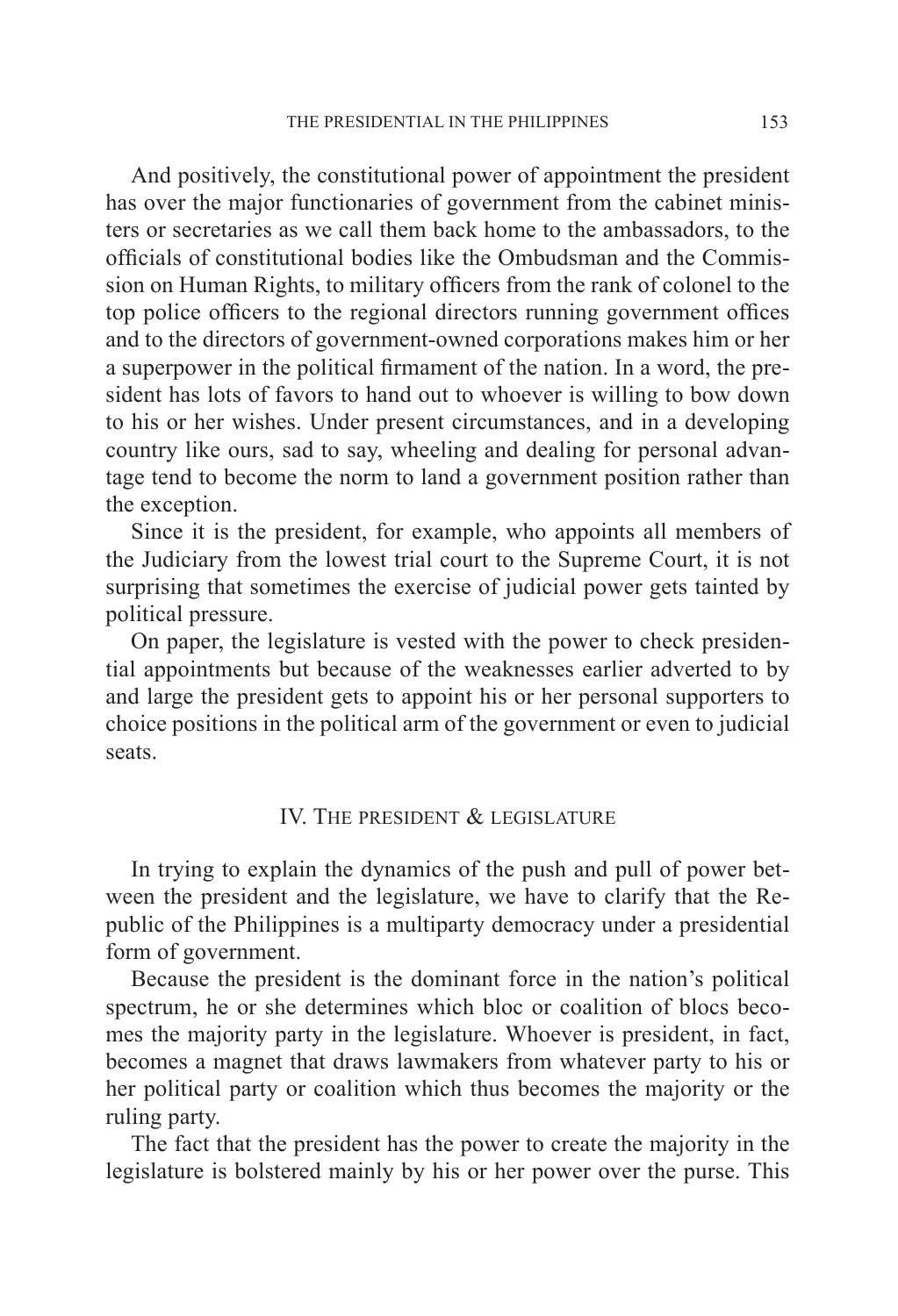is true even if under our Constitution, it is the legislature that enacts a national budget. The moneys, thus, appropriated may, however, only be disbursed by authority of the president. In our case now as opposition members of the Senate, we find the releases of funds for projects that we recommend difficult to come by. It was not so before the present administration.

#### V. Impact of Constitution

To repeat, the Constitution is supposed to limit the powers of the presidency in the same way that it is expected to regulate the legislature. But because of the flaws or weaknesses of our institutions, the president has emerged as the more dominant of the two.

## 1. *Example*

To cite one example: in the past year alone, there had been several attempts to impeach the president. To no avail. The incumbent was able to subvert the impeachment process by the use of funds and pressure on weak-kneed and gullible members of the House.

## 2. *Another example*

Then, there is a constitutional provision that is being manipulated by the President to suit her ends.

The President is the Commander-in-Chief of all armed forces of our country and whenever it becomes necessary, he or she may call out the armed forces to prevent or suppress lawless violence, invasion or rebellion.

In the recent past, the president had called out the armed forces to the capital city of Manila ostensibly to suppress lawless violence, invasion or rebellion even if actually non-existent. And when concerned citizens contest such calls, the judiciary felt reluctant to censure her move especially when at the time the decision was forthcoming, the soldiers were made to return to the barracks.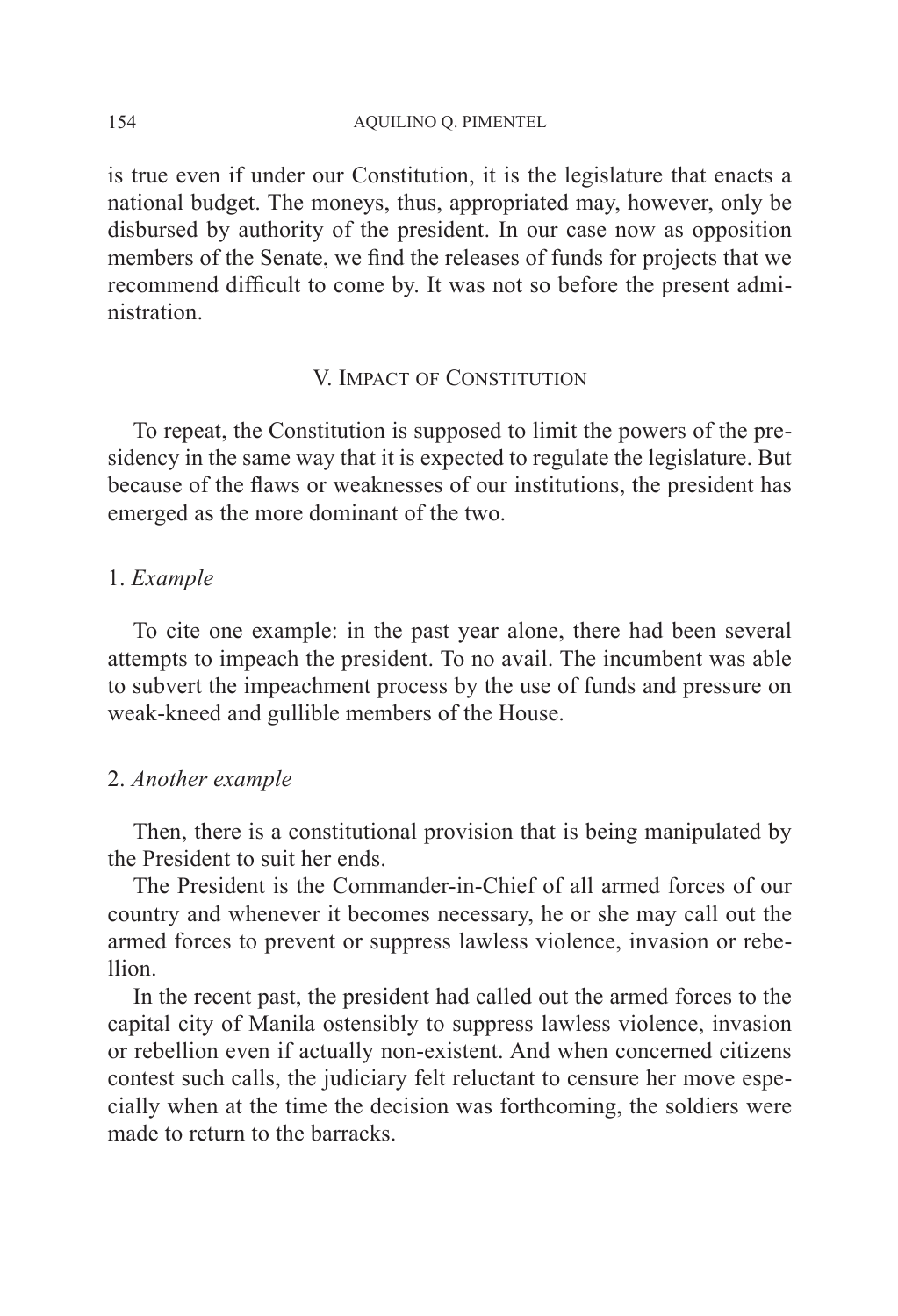#### VI. PUBLIC ADMINISTRATION

The President has full powers to restructure the executive department that under the Constitution is under her "control and supervision". In general that means that she may reassign or reduce the personnel of the various cabinet departments and realign their budgets. The incumbent has even tinkered with the legal functions of certain offices attached to certain departments by transferring them to other offices.

As a result, public administration in the Republic is prejudiced by the political maneuverings of the President and her allies.

Bureaucratic professionalism suffers. And public administration, less effective.

In my view, public administration deals mainly with the delivery of basic services to the people.

By its very nature and considering the vastness of our archipelagic country, public administration to be effective must not be concentrated in the hands of one person or office centrally located in Manila but devolved to the regions.

The tendency, however, in the country today is for the delivery especially of major services to be done only upon orders of the President and her underlings in the cabinet who hold office in Manila.

Thus, we see much dissatisfaction all over the nation. Poll surveys in the last year alone show that the President's satisfaction rating has constantly fallen.<sup>2</sup>

### VII. Conclusion

I suppose that the problems we face in the country today are not merely due to the presidential form of government. It has also to do with the

<sup>2</sup>In 2006, her ratings according to were 34% Satisfied and 47% Dissatisfied with the performance of President Gloria Macapagal-Arroyo, for a Net Satisfaction score of -13 (% Satisfied minus % Dissatisfied), according to the final 2006 Social Weather Survey, fielded over November 24-29. In 2007, the new Social Weather Survey of November 30 - December 3, 2007 found 32% satisfied and 48% dissatisfied with President Gloria Macapagal-Arroyo's performance, for a Net Satisfaction rating of -16 (% satisfied minus % dissatisfied). This compares with 34% satisfied and 45% dissatisfied with her, or net -11, as of September 2007.